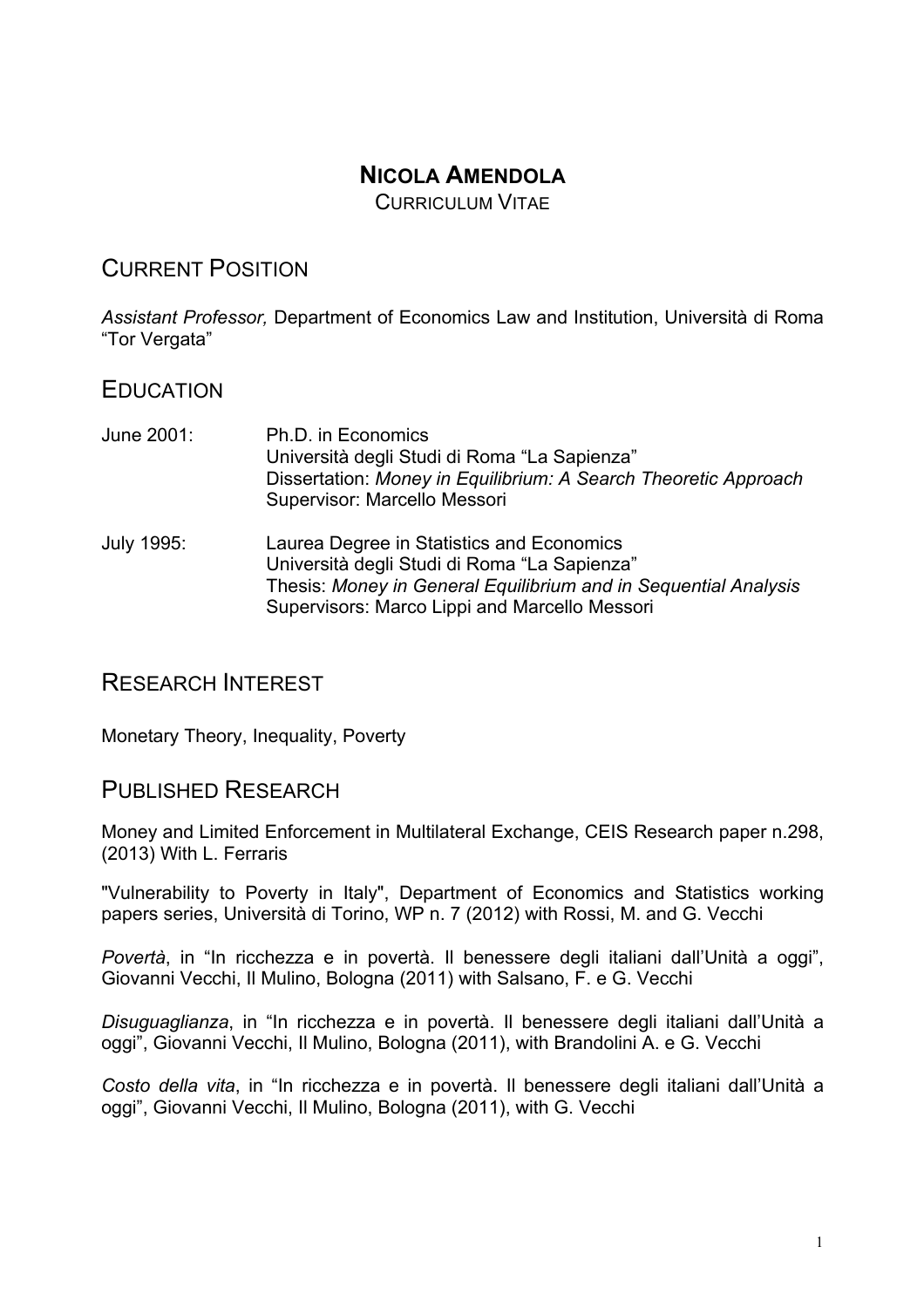"Constructing a Welfare Indicator for the Analysis of Poverty in Iraq", in Confronting Poverty in Iraq, The World Bank (2010), with G. Vecchi

"Setting a Poverty Line for Iraq", in Confronting Poverty in Iraq, The World Bank (2010), with G. Vecchi

"Consumer Price Indices and Poverty in Iraq 2007," in Confronting Poverty in Iraq, The World Bank, (2010), with G. Vecchi

"The impact of the Public Distribution System on Living Standards - Some Microsimulations", in Confronting Poverty in Iraq, The World Bank, (2010), with Razzaz, S. Sorrentino, M. and G. Vecchi

"Il costo della vita al Nord e al Sud d'Italia, dal dopoguerra a oggi. Stime di prima generazione". *Rivista di Politica Economica,* (2009) with Kiswani, B. and G. Vecchi

"Un modello monetario di search con doppia coincidenza dei bisogni", *Rivista Italiana degli Economisti, vol1 (2008)*

"Growth, Inequality and Poverty in Madagascar, 2001-2005"*, Africa Regions Working Paper Series, No 111,* (2008) with G. Vecchi

"A "double coincidence" search model of money", *CEIS research paper n.126*, (2008)

"A selection mechanism for the barter equilibrium in the search theoretic monetary model"**,** *Economics Bulletin*, Vol 5, n.2, pp 1-10, (2008)

"Search, moneta e autarchia"**,** *Quaderni CEIS*, n.162, 2002

"Introduzione**"** in *Le ragioni della disoccupazione Saggi di Nuova Economia Keynesiana,* edited by Amendola N. e Messori M., Torino, UTET (2000) with M. Messori

#### RESEARCH IN PROGRESS

*A History of Living Standards in Italy, 1861-2011.* Contributed chapters (4) in a Monograph for Oxford University Press. In preparation.

*Vulnerability to Poverty in Italy, 1980-2012.* With G. Vecchi (Università di Roma "Tor Vergata") and M. Rossi (Università di Torino). Research project joint with the National Statistical Institute (Istat).

*A Hundred and Fifty Years of Differences in the Cost-of-Living. Italy, 1861-2011.* With G. Vecchi (Università di Roma "Tor Vergata"), A. Brunetti (Istat) and G. Federico (European University Institute).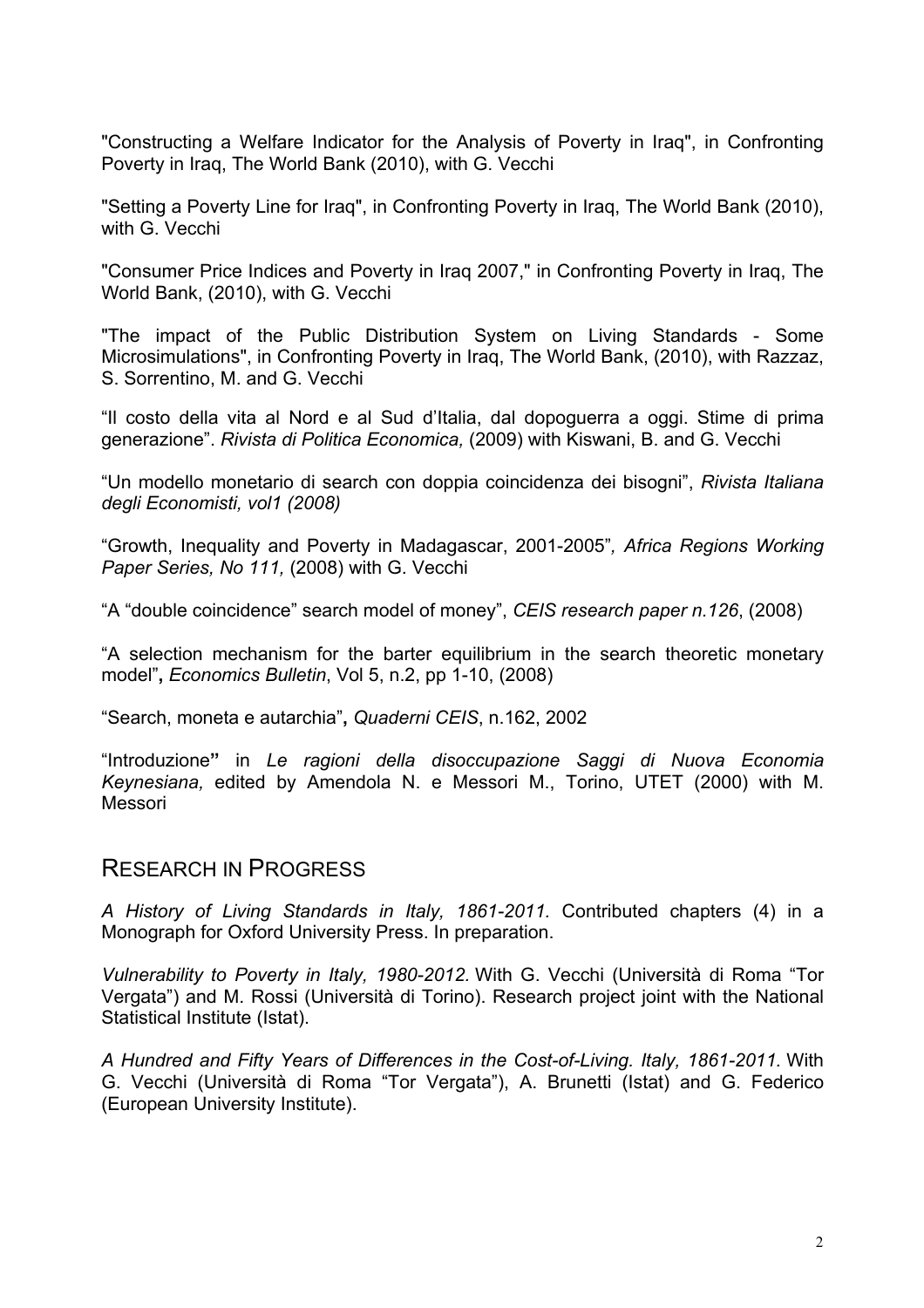## **TEACHING**

*Advanced microeconomics* Laurea specialistica Università di Roma Tor Vergata

*Microeconomics* Laurea triennale Università di "Luiss, Guido Carli", Roma

*Money in General equilibrium- Topics* Ph.D in Economics, Università di Roma Tor Vergata

### OTHER EXPERIENCE

2009-2010, Visiting scholar, *Department of Economics*, *University of Pennsylvania*, Philadelphia, PA

2008-2014, Consultant for *The World Bank Institute*.

### SEMINARS AND CONFERENCES

*Summer Workshop on Money, Banking, Payments and Finance, Federal Reserve Bank* of Chicago, Chicago*, August 7-14, 2013*

*IV Workshop on Institution, Individual Behaviour and Economic Outcomes,* Alghero, June 23 - July 1 2013

*53° riunione della Società Italiana degli Economisti*, (accepted presentation) Matera, 18-20 October 2012

*Philadelphia Workshop on Monetary and Macroeconomics*, March 2010, Federal reserve Bank of Philadelphia

Workshop "*On either side of money economy theory*". Université de Paris-Ouest, Nanterre, (invited presentation), September 2009

*Secondo workshop sulla dinamica distributiva in Italia 1861-2011*, University of Rome Tor Vergata, (invited presentation) February 2009

*Exchange Seminars*, EconomiX, Université Paris X, Nanterre, (invited seminar), December 2007